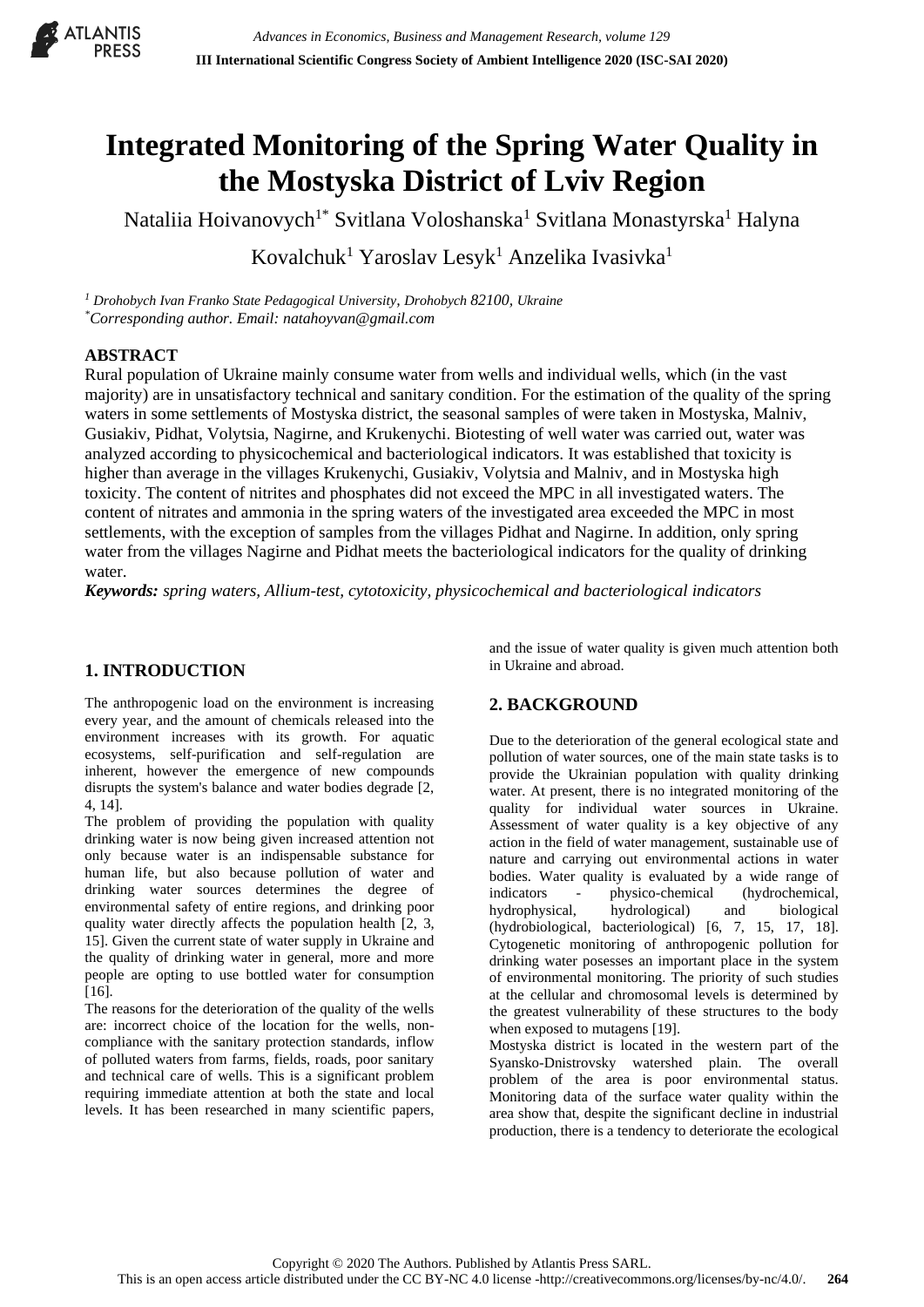status of surface water bodies in terms of both sanitary, chemical and microbiological indicators in recent years. The main reason for the poor quality of natural waters is the pollution of surface water pools by untreated water [14, 15]. Water of agricultural use flows from the fields saturated with saline solutions and soil particles, residues of chemicals that increase yields. It is established that about 20% of nitrogen, 25% of phosphorus and 30% of potassium are supplied to the reservoirs. Thus, agriculture has become a major pollutant of water bodies with biogenic substances contributing to the intensive development of phytoplankton (flowering of water), stimulate the growth of unwanted aquatic organisms, lead to disruption of the self-purification process [12]. Nitrogen introduced into the soil is converted into easily soluble forms polluting the groundwater.

## **3. MATERIAL AND METHODS**

#### *3.1 Scheme of Monitoring*

The monitoring of the spring waters quality in Mostyska district was conducted in the laboratories of the Drohobych Ivan Franko State Pedagogical University. The work was carried out within the framework of the implementation of integrated monitoring of surface water quality in Lviv region [10, 12, 13].

In order to assess the quality of spring waters of some settlements of Mostyska district, seasonal (winter, spring, summer, autumn) samples of waters from some villages and cities of the territory were taken. Water samples were taken in Mostyska, villages Malniv, Husakiv, Pidgat, Volytsia, Nagirne and Krukenychi. These settlements are proportionally located in different parts of Mostyska district. Studying the quality of the water bodies, samples from seven springs of each settlement connected to the pump system were taken. All spring under study have lining from concrete rings, and the depth to the water mirror ranges from 5 to 11 m. The study was conducted from October 2018 to July 2019. The water was collected in sterile vials, labeled and analyzed on the day of sampling. Biotesting of spring water was carried out, water was analyzed according to physico-chemical and bacteriological indicators.

#### *3.2 Research Methods*

#### *Biotesting using Allium-test.*

Biotesting was performed according to the A.Gorova method [19]. Onion roots (*Allium cepa*) were used as test cultures. This test evaluates only the water-soluble components of the tested water sample. It is simple to conduct and sensitive to determine the overall water toxicity. Toxicity is an inhibition of root growth of *Allium* 

*cepa L.*, as root growth is suppressed at lower toxicant concentrations than plant germination. The length of the roots of onions was measured using a ruler for 4 days of observations. The average for each test object was calculated. Based on the obtained data, the phytotoxicity index was calculated using the formula:

$$
T = \frac{K - I_0}{K} \cdot 100\% \cdot (1)
$$

 $T -$  the phytotoxicity index of the sample;  $I_{K^-}$  the magnitude of the test reactions in the control sample;  $I_0$  – the magnitude of the test reactions in the test sample.

The phytotoxicity level scale was used to compare toxicity with the growth test of phytoindicator [19]: 0-20 - no or low toxicity level, 20.1-40 - average level, 40.1-60 - above average level, 60.1-80 - high level, 80.1-100 - maximum level.

The determination of cytotoxicity was performed by calculating the mitotic index in the cells of the onion meristem. For this purpose, several roots of bulbs with a length of about 1-2 cm were cut off and their fixation, staining and microscoping were performed [19]. The severed roots of the bulbs were placed in sealed containers with Clark's solution. The staining of the roots from the bulbs was carried out with a 2% acetoorcein solution. The preparations were analyzed under a microscope «MICROmed XS-5520 LED» at magnification 15x90. Using a microscope attachment connected to a computer and PVR-PLUS, cells were visualized, photographed and counted at different stages of mitosis. Mitotic Index  $(MI,%)$  is an indicator (in%) of cells that are divided by the total number of cells analyzed. For the MI determination, 100 cells were examined, of which cells dividing at different stages of mitosis and not dividing were counted.

#### *Physico-chemical studies.*

The determination of some physicochemical parameters: the content of nitrates, nitrites, ammonium, phosphates, mineralization. For this purpose, water samples were taken from wells at a depth of 1–2 m.

The content of nitrates was determined with phenol disulfonic acid to form a nitro-containing phenol of yellow color [18]. The nitrates content  $(X)$  in mg/dm<sup>3</sup> was calculated using the formula in terms of nitrate nitrogen:

$$
X=C^*V_I,\,(2)
$$

where C is the nitrate content obtained according to the calibration graph or using the scale of standard solutions, mg/dm<sup>3</sup>;  $V_1$  - volume of stained sample (100 or 50 ml), ml. The content of nitrites was determined based on the ability of nitrites to diazotisate sulfate acid (Griss reagent) with 1 naphthylamine red-violet color [18]. The mass concentration of nitrites  $(X_1)$  in mg/dm3) was calculated using the formula:

$$
X_1 = \frac{C * 50}{V} \tag{3}
$$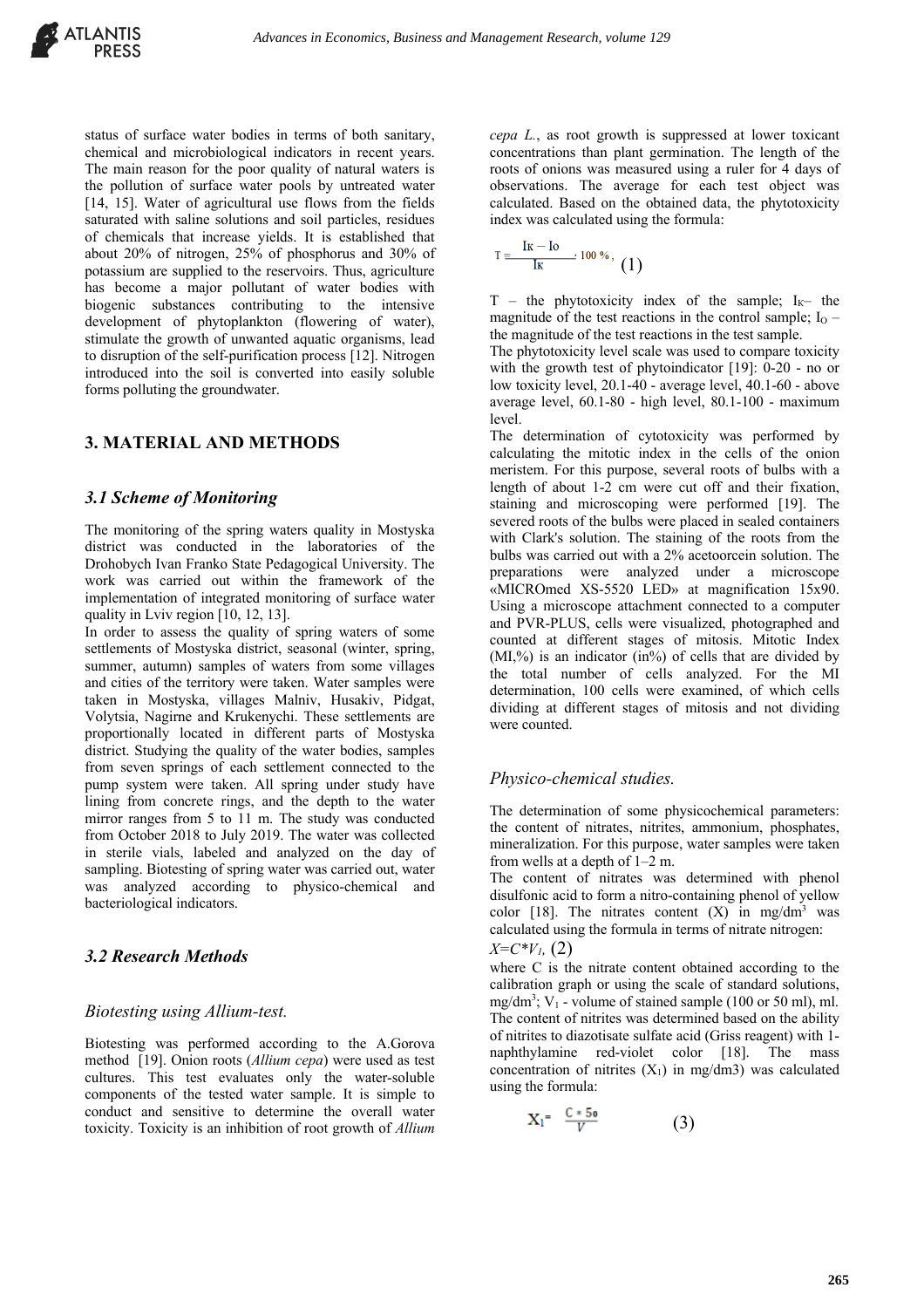where C - the mass concentration found using the calibration graph, mg/dm<sup>3</sup> NO<sub>2</sub>-; V-volume of the sample taken for analysis, ml; 50 - volume of standard solution, ml.

The ammonium content was determined using a photometric method by a qualitative reaction with Nessler's reagent [18]. The mass concentration of ammonium nitrogen X was calculated using the formula:

$$
X=\frac{m*1000}{v},\qquad(4)
$$

where m - the mass of ammonium nitrogen in the sample, determined using the calibration graph, μg; V - the volume of the solution to be analyzed, ml.

Quantitative determination of phosphates was carried out by the interaction of phosphate ions with molybdenum acid ammonium in the presence of tin chloride forming colored solutions [18].

The determination of nitrogen and phosphate compounds was performed on a spectrophotometer Unico 2150.

Total salt content was determined using a laboratory conductivity meter MR-513 Ulab.

#### *Bacteriological studies.*

Monitoring of bacteriological indicators was carried out according to generally accepted bacteriological methods, the results were evaluated according to the following indicators: total microbial count and coli index. Water quality of local water sources is regulated by the sanitary norms of Ukraine (DSanPiN 2.2.4-171-10) for drinking water from sources used for decentralized water supply.

Determination of the total microbial count (TMC) of waters is carried out on a meat-peptone agar in Petri dishes. The number of colonies in each of the cups was

counted and the average number of microorganisms in 1 ml of water was determine. Determination of coli-index (CI) was carried out by fermentation method on Aikman medium [17]. The number of "positive" volumes that show signs of Escherichia coli growth (turbidity, gas in the float) was determined. By counting the number of "positive" objects in a series of bacterial inoculations of 100 ml, 10 ml, 1 ml, they are determined by means of tables for the coli index.

#### *Statistical analysis*

The received digital material was processed by the variation statistics method using the Student's t-test. The mean arithmetic values (M) and the mean arithmetic mean errors  $(\pm m)$  were calculated. The changes were considered probable at P≤0.05-0.01. For calculations, the computer program Statistica 6.0 was used.

#### **4. RESEARCH RESULTS**

#### *Spring water biotesting*

The first stage of integrated monitoring of the spring waters quality in Mostyska district was the determination of phyto- and cytotoxicity by biotesting. Based on the growth indicators of *Allium cepa L.*, the seasonal and annual phytotoxicity of the spring waters in some settlements within the Mostyska district was established. Distilled water was used as a control. Permissible toxicity of drinking water is not more than 50% [18].

| <b>Settlement</b> | Autumn          |                  | Winter           |                  | <b>Spring</b>    |                  | <b>Summer</b>    |                 |  |  |  |  |
|-------------------|-----------------|------------------|------------------|------------------|------------------|------------------|------------------|-----------------|--|--|--|--|
|                   | Length,         | $T, \mathcal{U}$ | Length,          | $T, \mathcal{U}$ | Length,          | $T, \mathcal{U}$ | Length,          | $T, \%$         |  |  |  |  |
|                   | mm              |                  | mm               |                  | mm               |                  | mm               |                 |  |  |  |  |
| Control           | $9.99 \pm 2.22$ |                  | $12.87 \pm 3.21$ |                  | $15.17 \pm 1.89$ |                  | $18.09 \pm 2.79$ |                 |  |  |  |  |
| Krukenvchi        | $6.26 \pm 2.53$ | $37.3 \pm 5.22$  | $6.67 \pm 2.46$  | $48.2 \pm 6.81$  | $7.48 \pm 2.69$  | $50.7\pm4.11$    | $8.88\pm2.26$    | $50.9 \pm 5.62$ |  |  |  |  |
| Volytsia          | $7.06 \pm 3.05$ | $29.0 \pm 4.62$  | $7.63 \pm 3.05$  | $43.1 \pm 8.41$  | $6.84 \pm 2.68$  | 54.9±7.30        | $6.45 \pm 2.33$  | $64.3 \pm 9.88$ |  |  |  |  |

Mostyska | 3.82±0.91 | 61.7±5.95 | 4.31±1.03 | 66.5±7.11 | 7.42±2.36 | 51.1±6.21 | 6.29±2.58 | 65.2±8.73 Husakiv 8.24±3.47 17.5±4.12 7.82±1.41 39.2±5.32 8.94±1.32 41.1±3.69 7.45±1.24 58.8±6.47 Nagirne 7.39±2.13 26.0±3.99 8.54±2.77 33.6±4.85 13.65±4.73 10.2±2.52 15.15±5.73 16.2±3.61 Pidgat 7.26±2.05 | 27.0±4.56 | 7.55±2.02 | 41.3±5.06 | 10.7±4.38 | 29.5±4.32 | 13.0±3.29 | 17.1±3.68 Malniv 8.21±1.96 | 17.8±3.44 | 8.81±2.15 | 31.5±4.63 | 7.87±3.51 | 48.1±5.13 | 6.09±1.55 | 66.3±5.85

Table 1 Effect of spring water quality on alliums cape root growth  $(M \pm M, N = 7)$ 

The analysis of the researches results shows that the roots growth in length on the background of different spring waters differs. The effect of seasonal factors is clearly expressed. The research results show that the water in the

settlements of Nagirne and Pidgat wells during 2018-2019 have a low average annual level of phytotoxicity.

In the villages of Husakiv and Malniv, the phytotoxicity index of spring water fluctuates within the range of 17.5 - 66.3% during the year ( $p<0.05-0.01$ ). It should be noted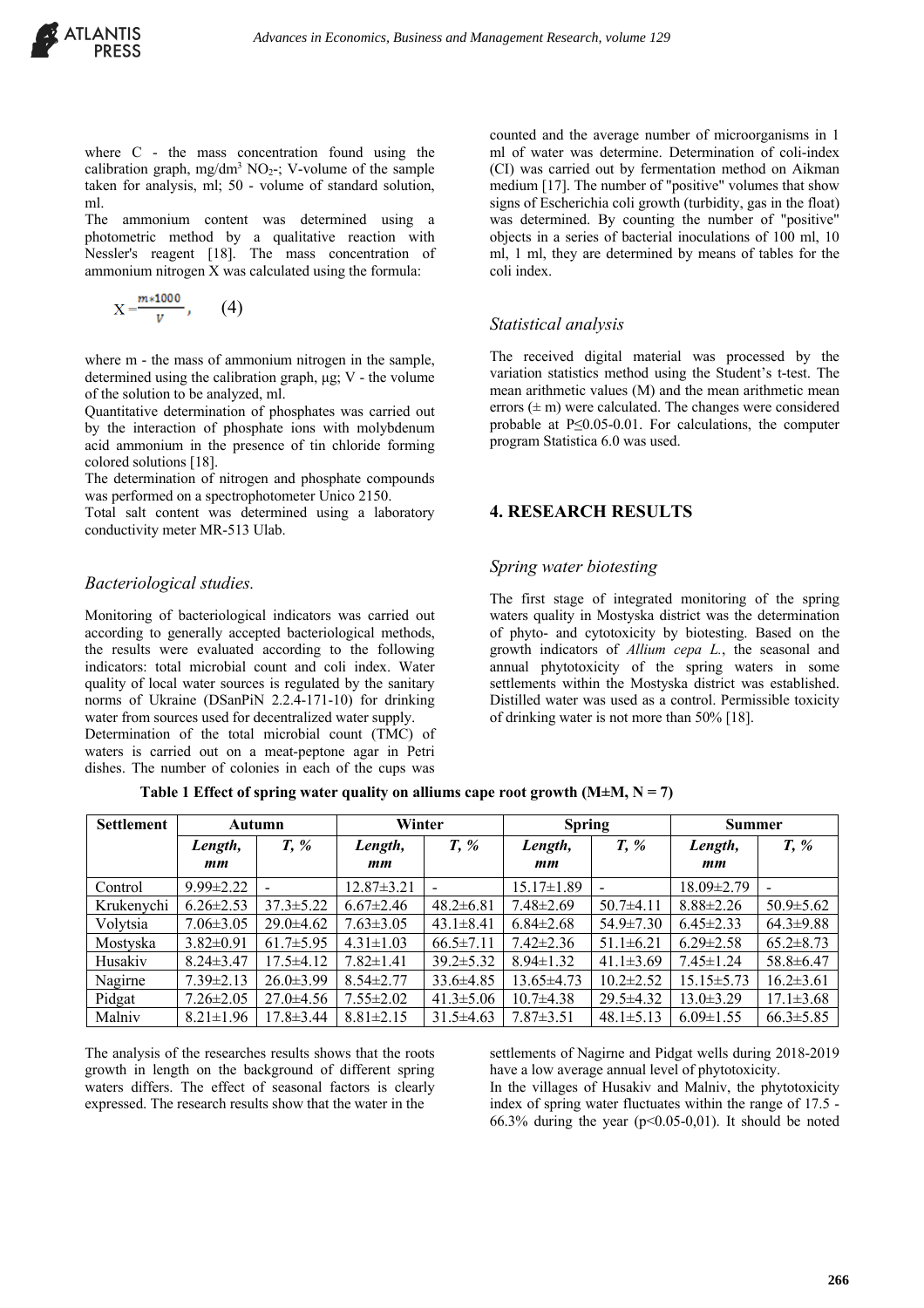that the lowest phytotoxicity indicators were recorded in autumn 2018 at 17.5% and 17.8% (р˂0.05) respectively. The highest index is typical for the samples taken in summer 2018 - 58.8 and 66.3% respectively, these indicators exceed the acceptable toxicity of 50%. The average annual phytotoxicity indicators in the villages of Husakiv and Malniv do not exceed the maximum permissible toxicity. In the villages of Krukenychi and Volytsia, the phytotoxicity index of spring water fluctuates within the range of 29 -  $64.3\%$  during the year ( $p<0.05$ -0.01). It should be noted that the lowest phytotoxicity indicators were recorded in the autumn 2018 - 29.0 and 37.3% (р˂0.01) respectively, which corresponds to the average toxicity level. The highest index is characteristic of the samples selected in the spring-summer of 2019 and these indicators exceed the acceptable toxicity of 50%. The average annual phytotoxicity indicators in the villages of Krukenychi and Volytsia do not exceed the maximum permissible toxicity; it fluctuates within the level - above average (fig. 1).

In Mostyska, a high level of toxicity in the investigated waters has been established within the season, ranging from 51.1 -  $66.5\%$  (p<0.05). The average annual phytotoxicity rate is much higher than the permitted toxicity of 50%, these spring water cannot be used for drinking purposes (fig 1).

As a result of the study, it was determined that the toxicity indicators are the lowest in the autumn and winter, while the highest in the spring and summer. Obviously, this is caused by a large amount of rainfall, and, all substances were washed from the soil, roads, etc. with the rains in the surface water.



**Figure 1** Dynamics of the phytotoxicity index for spring waters in the studied settlements

Comparison of the phytotoxicity index for Mostyska district settlements during 2018-2019, seasonally, shows that the average annual phytotoxicity of spring water in the settlements of Nagirne and Pidgat is weak. In the villages Krukenychi, Husakiv, Volytsia and Malniv, toxicity is above average, and there is a high level of toxicity in Mostyska. Drinking water from Mostyska is dangerous for health because the phytotoxicity of these waters exceeds the limit for drinking water.

The cytotoxicity index of the studied spring waters in some settlements of Mostyska district was determined based on the indicators of the mitotic index in the roots of the bulbs. The results of the studies showed little cytogenetic effect.

The highest proliferative activity of the root meristem cells was observed in the drinking water sample from the village Husakiv (MI = 79%,  $p<0.05$ ). The lowest cell proliferation was observed in the water sample from Mostyska (MI = 48%, p0.01) and Volytsia (MI = 40%, р˂0.05), which leads to disturbance of cell division of the meristem. Water samples from the village Nagirne  $(MI =$ 51%, p<0,05), village Pidgat (MI =  $60\%$ , p<0.05), village Malniv ( $MI = 64\%$ , p<0.05) and village Krukenychi ( $MI =$ 70%, p<0.05) have similar indicators of mitotic index compared to control  $(MI = 74%)$  and meet the optimal conditions for plant germination (fig. 2).



**Figure 2** Phase index comparison in *Allium cepa* root meristem

Decreased mitotic activity under the influence of xenobiotics is a nonspecific response of meristematic cells in response to any stressor, but pathologies of mitosis and trends in the proliferation of cells depending on the phases of the mitotic cycle are specific changes in the action of the stress factor. A high prophase index was detected in all water samples, indicating that the cells are at the beginning of mitotic division. Compared to the control of water samples in the village Malniv, Mostyska, villages Pidgat and Husakiv have high metaphase index scores. According to the values of the anaphase index, the lowest rates are in the villages Volytsia and Nagirne. The low indexes of the telophase index indicate the suppression of division in the root meristem, in the water sample from the village Volytsia telophase index is 0%.

#### *Physico-chemical indicators of spring waters quality in Mostyskа district*

The content and dynamics of individual nitrogen compounds are important indicators for the chemical composition of water used in environmental assessment and regulation of the natural waters quality [8]. The presence of various forms of nitrogen compounds in natural waters may depend on the factors of biotic and abiotic genesis: the rate of organic matter ingestion, the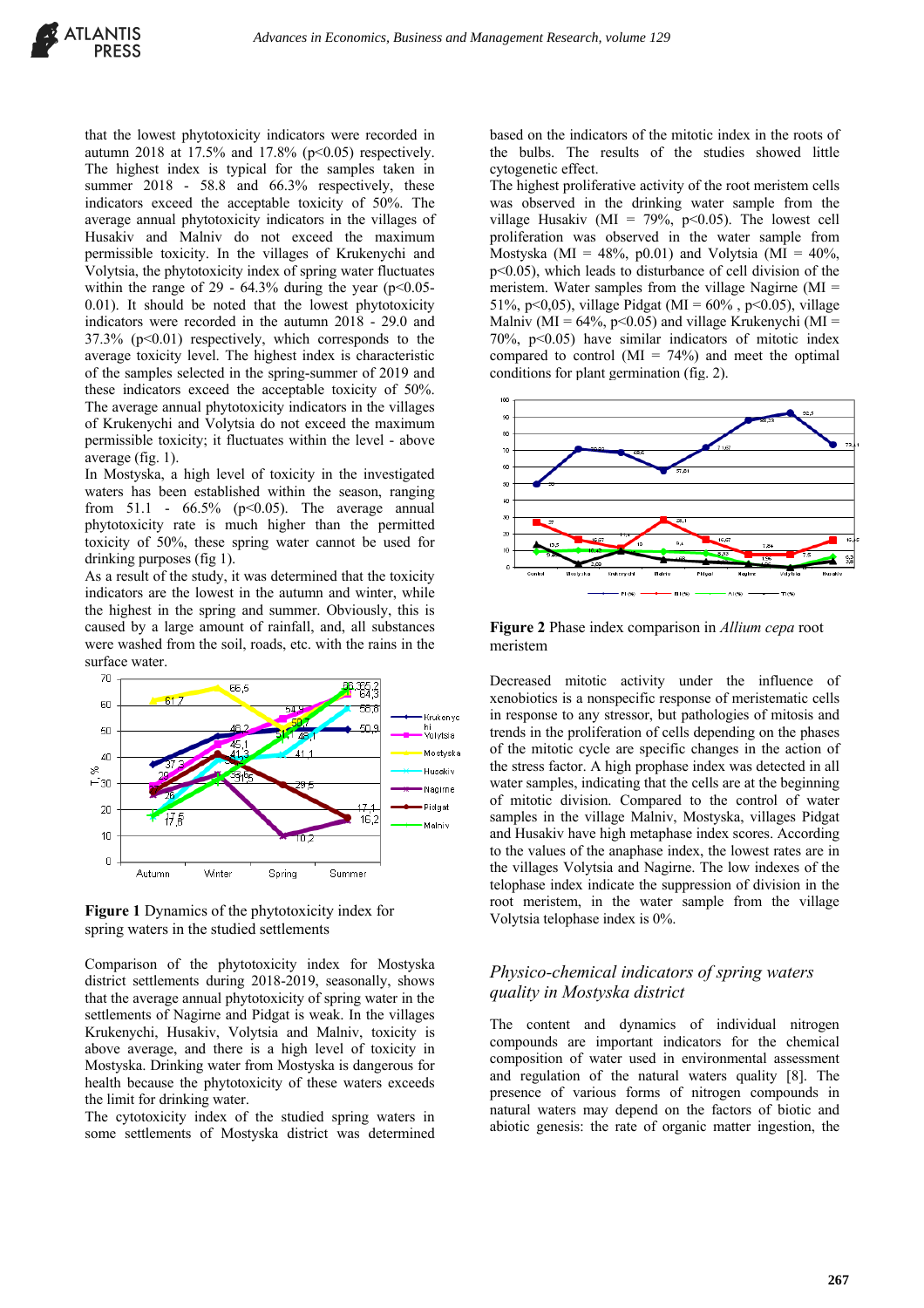

activity and abundance of various forms of microorganisms regulating the stages of transformation, temperature, the presence of antibiotics and dissolved oxygen, etc.

The increased content of nitrites - intermediates of biochemical oxidation of ammonium ions - can indicate fecal contamination of water. The content of  $NO<sub>2</sub>-$  ions in the drinking water of the study area ranged from 0.0124 to 0.07788 mg/dm<sup>3</sup> ( $p$ <0.05) and the annual average did not exceed the MPC  $(3.3 \text{ mg/dm}^3)$ .



**Figure 3** Nitrite content in the studied waters

Nitrites are unstable compounds and are found in sources during severe "fresh" contamination. In undisturbed ecosystems, nitrate formation processes are balanced, and nitrite ion does not accumulate in large quantities.

The of  $NO<sub>3</sub>$  ions content in the drinking water of the study area ranged from 10.3 to 56.7 mg/dm<sup>3</sup> ( $p$ <0.05) and the annual average exceeded the MPC  $(45 \text{ mg/dm}^3)$ . Exceedance of the MPC is most likely due to the incorrect placement of wells and surface runoff, i.e. surface water pollution. Significant increase of nitrates in spring waters was recorded in the spring-summer period in Mostyska and in the villages Malniv, Husakiv, Volytsia, and Krukenychi. Samples of spring water in the villages of Pidgat and Nagirne did not exceed the norms.



**Figure 4** Nitrate content in the investigated waters

Elevated levels of nitrates are the result of penetration of mineral and organic fertilizers into aquifers, as well as sewage from places storage of solid waste (garbage from the household, garden waste, etc.), liquid effluents generated in the livestock holding and at increased amount of liquid manure in the soil. High nitrate content can be the evidence of previous pollution with fecal waters. Not absorbed by the soil, nitrates are easily washed off by

rainwater; migrate to the depths of the soil profile to groundwater.

In aquatic ecosystems, bacteria-nitrificatiors are either a part of the periphyton, or they are components of the bottom silt [11, 12]. Representatives of the first phase of nitrification are developing, usually in periphyton, along with bacteria amonificators. Therefore, in a balanced aquatic ecosystem, ammonia, which is formed during the decomposition of organic matter, is instantly consumed on the spot, and therefore the appearance of ammonia in water is often associated with the development of planktonic ammonifiers.

The concentration of ammonium ions in the water of the studied territories ranged from 1.5 - 7.9 mg/l (p<0.05-0.01) and the average annual values exceeded the MPC (2.6 mg/l) in the wells of Mostyska, villages Malniv, Husakiv, Volytsia and Nagirne. This is explained by the specifics of the area where the wells are located, where a large number of private plots, long-term cesspools, cattle holdings are located, and the accumulation of manure and household organic waste takes place.

Samples of spring water from the villages of Krukenychi and Pidgat did not exceed the norms.



**Figure 5** Ammonium ion content in the studied waters

The phosphates content in the water of the study area fluctuated within  $0.00031 - 0.06$  mg/l ( $p < 0.05 - 0.01$ ) and does not exceed the MPC (1.5 mg/l) of the sanitary norms of Ukraine DSanPiN 2.2.4-171-10. In all investigated villages and cities of Mostyska district, there was an increase in the phosphates concentration in the summerautumn period, which is three times more than at the beginning of the study. In winter and spring, the value of this indicator was minimal. The mineralization of the investigated waters did not exceed the limits allowed for drinking table water -  $1000 \text{ mg/l}$  (p<0.05).

Even in case of the low toxicity of pollutants that do not cause acute poisoning, long-term consumption of water containing such compounds causes chronic intoxication and, consequently, the development of pathological changes in the human body [5, 8].

### *Analysis of bacteriological indicators of spring water quality*

Water quality is analyzed according bacteriological indicators for drinking water: total microbial count and coli index (Table 2).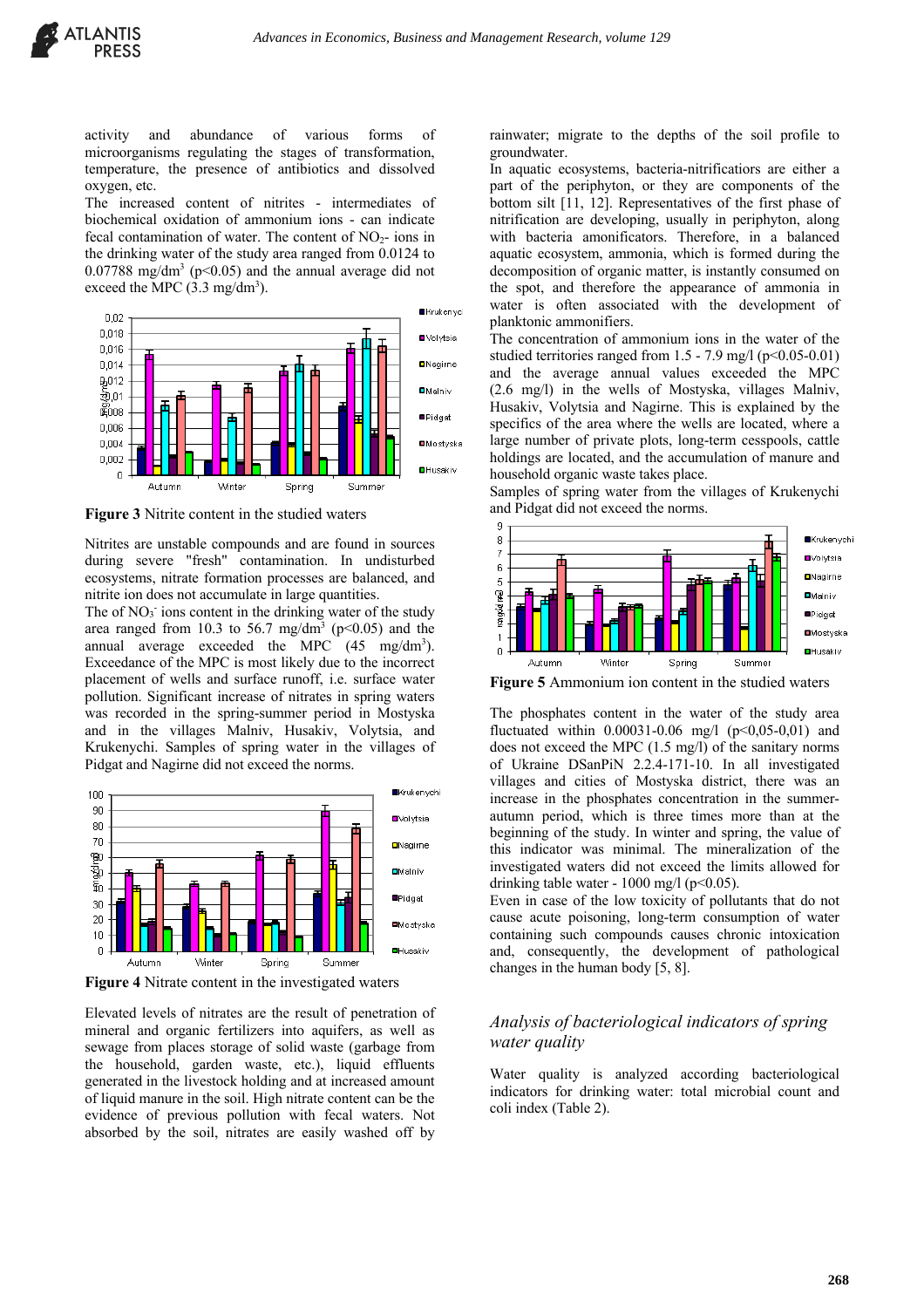

| Settlement | Autumn       |              | Winter       |              | <b>Spring</b> |             | <b>Summer</b> |                |
|------------|--------------|--------------|--------------|--------------|---------------|-------------|---------------|----------------|
|            | <b>TMC</b>   | Coli-index   | <b>TMC</b>   | Coli-        | <b>TMC</b>    | Coli-       | <b>TMC</b>    | Coli-          |
|            |              |              |              | index        |               | index       |               | <i>index</i>   |
| Krukenychi | 554±47       | $4\pm1$      | $416 \pm 59$ | $7\pm2$      | $401\pm58$    | $7\pm2$     | $573\pm60$    | $4\pm1$        |
| Volytsia   | $31\pm5$     | $\Omega$     | $38 \pm 11$  | $\mathbf{0}$ | $41\pm7$      | $\theta$    | $36\pm7$      | $\overline{0}$ |
| Mostyska   | $119 \pm 26$ | $7\pm2$      | $102 \pm 21$ | $7\pm2$      | $88 \pm 10$   | $7\pm2$     | $126 \pm 18$  | $3\pm1$        |
| Husakiv    | $42\pm5$     | $7\pm2$      | $35 \pm 7$   | $4\pm1$      | $51 \pm 9$    | $4\pm1$     | $96 \pm 16$   | $4\pm1$        |
| Nagirne    | $123 \pm 15$ | $240 \pm 33$ | $94\pm21$    | $210\pm 20$  | $117 \pm 15$  | $460\pm45$  | $111 \pm 21$  | $460 \pm 45$   |
| Pidgat     | $52\pm 6$    | $15\pm 2$    | $47 \pm 12$  | $7\pm2$      | $51 \pm 6$    | $11\pm4$    | 58±9          | $7\pm2$        |
| Malniv     | $480 \pm 75$ | $320 \pm 55$ | $228 \pm 36$ | $240 \pm 33$ | $287 \pm 34$  | $210\pm 20$ | $471 \pm 39$  | $320 \pm 55$   |

Table 2 Dynamics of bacteriological indicators for spring waters of Mostyska district (M $\pm$ M, N = 7)

The number of microorganisms in water depends on many abiogenic and biogenic factors: the organic matter content, the water flow rate, the temperature of the environment, the seasons, the location and contamination of the reservoir  $[1, 9, 10]$ . As a result of our research, it was established that the average annual number of microorganisms in the spring waters of Mostyska district exceeds the norm (no more than 100 CFU). Only the samples of the spring waters from the villages of Husakiv, Volytsia and Pidgat meet the norms of TMC. Analyzing the seasonal dynamics of the changes in the TMC in spring water, it should be noted that this indicator sharply decreases with decreasing air temperature. In the spring-summer and summerautumn period, the value of the TMC is 2.2-5.7 times  $(p<0.05-0.01)$  higher than the allowable norm of 100 CFU. During the winter-spring period, this figure is much lower, but it also does not meet the norm. It is necessary to clean the wells regularly and also to put bacteriological filters on the water.

The analysis of the results showed that the annual average index of the coli index does not meet the norm (no more than 10 CFU for spring water) in the samples of spring waters of the villages of Krukenychi and Malniv. In other settlements, the dynamics of the coliindex fluctuates within  $3-11$  CFUs ( $p<0.05-0.01$ ) and does not exceed the norm (Table II).

One of the main causes of pollution for spring water is poor sanitary condition of springs (absence or damage of scaffolding, roofs, lids, public buckets), close location at less than 20 meters distance to sources of pollution (outside gutters, cesspools and compost manure reservoirs), as well as not carrying out of work on the repair, cleaning and disinfection of wells for more than one year, as required by sanitary rules. In addition, most wells are shallow, rarely cleaned and located near outbuildings [15, 17].

#### **5. DISCUSSION**

During 2018-2019, integrated monitoring of source water quality of some settlements of Mostyska district of Lviv region was carried out. The assessment of water quality was carried out by biological and chemical methods, which made it possible to see the problem systematically. The results of biotesting and cytogenesis showed that the most problematic settlements in terms of the spring water quality are the district center – Mostyska, and the village Volytsya. This is probably due to significant anthropogenic pressure on Mostyska and the village Volytsia, which are borderline with EU and close to checkpoint "Shehyni", where the landfill is located. The decrease in the percentage of telophase cells of the test object is the result of partial elimination by the plant of possible genetic disorders due to the delay of the cell cycle, which increases the time for repair of DNA damage. In the literature, there is a decrease in the number of recorded anaphases as a consequence of the toxic effect of low heavy metals concentrations on the cell [19].

Investigating the factors, causing the toxicity, the physicochemical and bacteriological parameters were determined. The analysis of the results showed that in these settlements of Mostyska district the maximum permissible concentrations of nitrates are significantly exceeded, which can cause a cytotoxic effect. The presence of ammonium ions in underground waters is a result of the microorganisms' activity. In some cases, ammonium ions can be formed due to anaerobic processes of the of nitrites and nitrates reduction. The high content of ammonium ions indicates deterioration in the sanitary state of water sources. This increase in concentration is due to the inflow of household wastewater, sewage from food and chemical industry, nitrogen and organic fertilizers in underground waters [11]. Increased nitrate levels also inhibit the microflora of water in the village of Volytsia, since the coli index is zero. Monitoring of spring water quality in some settlements of Mostyska district shows that water supply problem is brewing.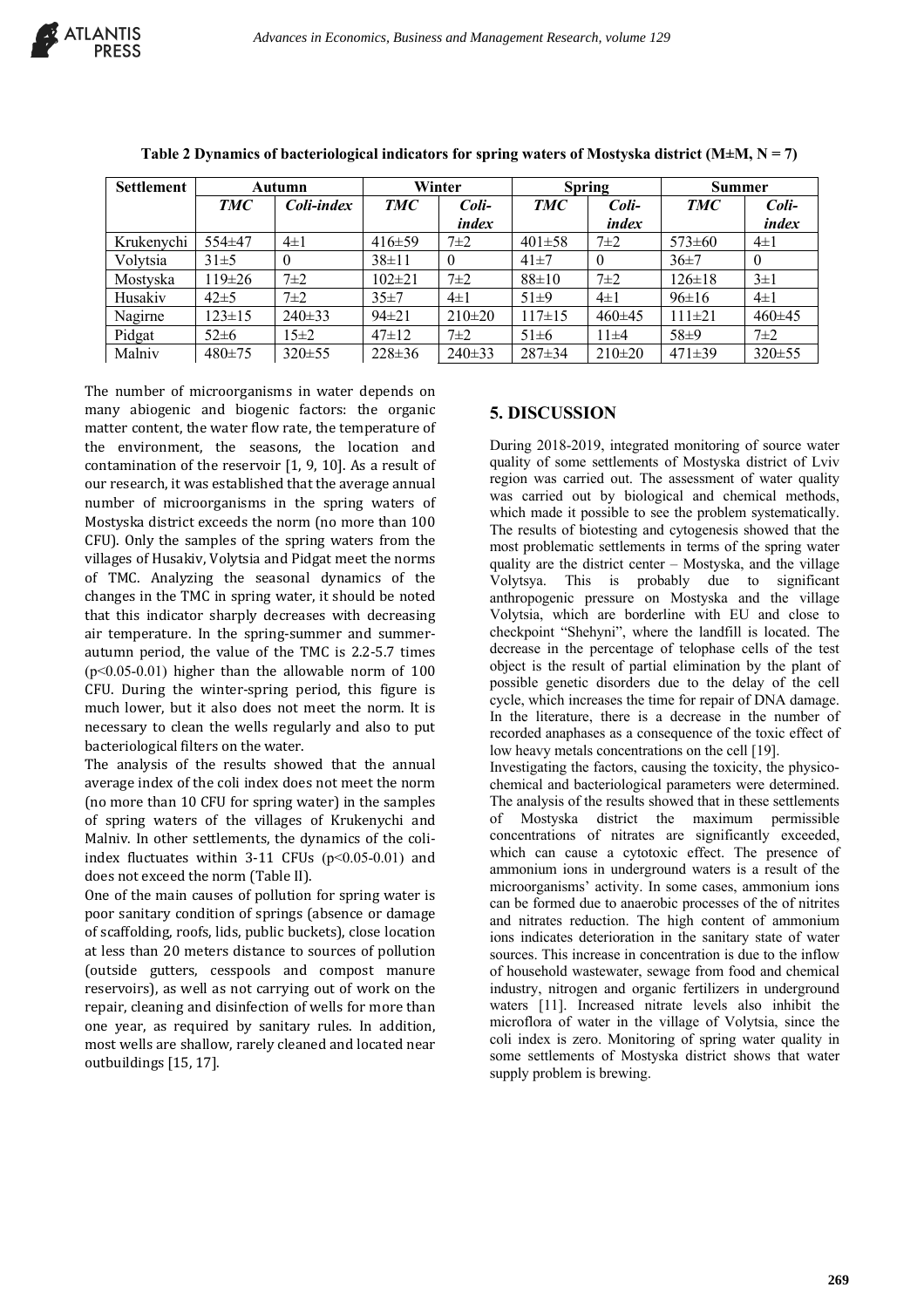

#### **6. CONCLUSION**

Water quality of local water sources is regulated by the sanitary norms of Ukraine. Biotesting was carried out, the source waters of the Mostyskiy district were analyzed by physical, chemical and bacteriological parameters. Monitoring of the phytotoxicity index of settlements in Mostyska district during 2018-2019 shows that the average annual phytotoxicity of spring water in the settlements of Nagirne and Pidgat is weak. In the villages Krukenychi, Husakiv, Volytsia and Malniv, toxicity is above average and in Mostyska there is a high level of toxicity. The highest cytotoxicity index is in Mostyska and Volytsia. In general, during the study period, only spring water samples from Mostyska exceed the permissible toxicity level for drinking water. The content of nitrites and phosphates did not exceed the MPC in all studied sources. The content of nitrates and ammonia in the spring waters of the study area exceeded the MPC in most settlements, except for the samples of spring waters in the villages of Pidgat and Nagirne. The vast majority of the studied waters of the Mostyska district do not meet the bacteriological indicators of drinking water quality. In Ukraine, it is necessary to develop a comprehensive system for monitoring the water quality in individual sources, which will be able to control their quality and ensure the population health.

#### **REFERENCES**

[1] A. Guo, JM. Bowling, J. Bartram and G. Kayser, Water, Sanitation, and Hygiene in Rural Health-Care Facilities: A Cross-Sectional Study in Ethiopia, Kenya, Mozambique, Rwanda, Uganda, and Zambia, Am J Trop Med Hyg. 97(4) (2017) 1033–1042. DOI: https://doi.org/10.4269/ajtmh.17-0208.

[2] ACC. Soares, RF.Carmo and PD. Bevilacqua, Social knowledge and the construction of drinking water preference, Cien Saude Colet. 22(10) (2017) 3215–3223. DOI:

https://doi.org/10.1590/1413-812320172210.17702017

[3] EH. Haijoubi, F. Benyahya and A. Bendahou, Study of the bacteriological quality of water used in the agrofood industry in the North of Morocco, Pan Afr Med J. 26 (2017) 13.

[4] H. Sakai, Y. Kataoka and K. Fukushi, Quality of source water and drinking water in urban areas of Myanmar, Scientific World J. 2013 (2013) 854261. DOI:

https://doi.org/10.1155/2013/854261

[5] M. Rotiroti, J. McArthur, L. Fumagalli, GA. Stefania, E. Sacchi and T. Bonomi, Pollutant sources in an arsenic-affected multilayer aquifer in the Po Plain of Italy: Implications for drinking-water supply, Sci Total Environ. 578 (2017) 502–512. DOI: https://doi.org/10.1016/j.scitotenv.2016.10.215

[6] M. Shourian, A. Moridi and M. Kaveh, Modeling of eutrophication and strategies for improvement of water quality in reservoirs, Water Sci Technol. 74(6) (2016) 1376–1385. DOI: https://doi.org/ 10.2166/wst.2016.322

[7] MJ. Gunnarsdottir, SM. Gardarsson, GS. Jonsson and J. Bartram, Chemical quality and regulatory compliance of drinking water in Iceland, Int J Hyg Environ Health 219(8), (2016) 724–733. DOI: https://doi.org/10.1016/j.ijheh.2016.09.011

[8] MK. Daud, M. Nafees, S. Ali, M. Rizwan et al. Drinking Water Quality Status and Contamination in Pakistan. Biomed Res Int. 2017 (2017) 7908183. DOI: https://doi.org/10.1155/2017/7908183

[9] MS. Ahsan, MA. Akber, MA. Islam, MP. Kabir and MI. Hoque, Monitoring bacterial contamination of piped water supply in rural coastal Bangladesh, Environ Monit Assess. 189(11) (2017) 597. DOI: https://doi.org/10.1007/s10661-017-6316-5.

[10] N. Hoivanovych, H. Antonyak, H. Kossak and E. Krupinska, Monitoring quality of well waters in Sambir region by physical and chemical indicators" in State of environment and human health, chapter 8, A. Krynski, G. K. Tebug, S. Voloshanska, EDS. Educator, Publishing House of Polonia University, Czestochowa, 2019, pp. 91–100.

[11] S. Chowdhury and M. Al-Zahrani, Water quality change in dam reservoir and shallow aquifer: analysis on trend, seasonal variability and data reduction, Environ Monit Assess. 186(10) (2014) 6127–6143.

[12] I.V. Brindzya, Estimation of the quality of surface waters of the Precarpathian region in terms of its physico-chemical parameters, Scientific notes of the Ternopil National Pedagogical University. Series Biology, 2 (47) (2011) 7–11. (in Ukrainian)

[13] N. K. Hoivanovych, H. L. Antonyak and H. M. Kossak, Monitoring of quality indicators for well waters of Stryi district, Scientific reports of NULES of Ukraine 5(75) (2018) 12. DOI: